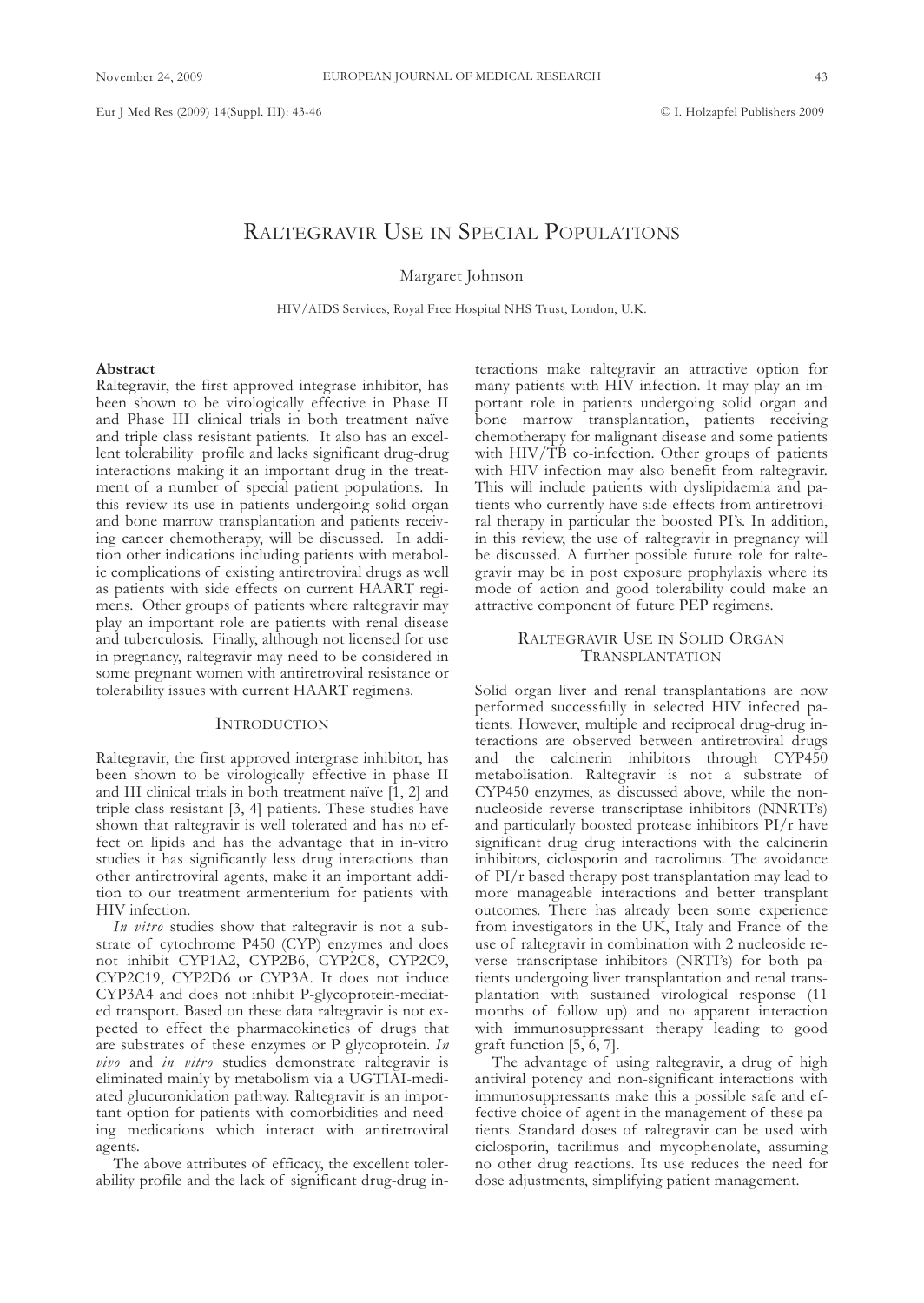## RALTEGRAVIR USE IN BONE MARROW TRANSPLANTATION

As for those patients undergoing liver and renal transplantation, ciclosporin is used in bone marrow transplantation which is now being used in patients with HIV related lymphomas and other non-HIV related haematological malignancies. Again, the use of ciclosporin can cause difficulty in using this with current HAART regimens. Raltegravir may again be a very useful alternative for those patients avoiding the use of boosted PIs and NNRTI's for the period of ciclosporine use. Patients who develop graft versus host disease may need to be on ciclosporin for very long prolonged periods of time and for these patients in particular, raltegravir is a very important option.

# RALTEGRAVIR USE IN PATIENTS RECEIVING **CHEMOTHERAPY**

Several recent cohort studies have shown that non-AIDS-defining cancers are more common in HIV-infected patients than HIV in uninfected persons [8, 9]. The chemotherapeutic agents used in the treatment of many malignancies are often metabolised by CYP isoenzymes. There is however very little information particularly for for older chemotherapeutic drugs on drug interactions with any CYP inhibitors or inducers and very little data of drug-drug interactions with the NNRTI's and PI/r. Potentially, the use of NNRTIs and PI/HAART may lead to increased toxicity. In patients with non Hodgkin's lymphoma there is evidence that PI/r based HAART leads to profound and prolonged neutropenia [10].

Many patients receiving chemotherapy will acquire fungal prophylaxis and again drug – drug interactions of anti-fungals and antiretroviral agents can result in complicated drug interactions. The drug of choice in non vincristine based chemotherapeutic regimens is itraconazole, however NRTI based HAART will lead to almost undetectable itraconazole levels and increased risk of fungal infection. Fluconazole is an alternative but does not prevent aspergillus infection which limits its use. Ambisone is also a possible option but it is very expensive and carries the increased risk of renal complications. The use of raltegravir is part of HAART regimens for these patients provides an attractive alternative option.

# RALTEGRAVIR USE IN PATIENTS WITH HIV/TB CO-INFECTION

Patients with TB are usually treated with efavirenz based HAART and continue on standard doses of rifampicin [11]. However there will be a group of patients for whom efavirenz is inappropriate because of transmitted or acquired NNRTI resistance and also would not be the drug of choice in patients with transmitted or acquired NRTI resistance. In this group of patients a raltegravir based regimen is an attractive option to allow the patient to continue rifampicin based TB treatment. There is at present no real data on the correct dose of raltegravir with rifampicin. The raltegravir data sheets suggests using raltegravir 800mg b.d.

without any pharmacokinetic evidence. Many would argue that levels of raltegravir are not as important as with other antiretroviral agents and standard doses would be effective. Clearly, more data is needed [11].

In patients started on an efavirenz based regimen who have to switch therapy because of virological failure or tolerability reasons there will be a two week period when PI/r based HAART would be compromised by enzyme induction of both rifampicin and efavirenz. There may again be a case for the use of raltegravir if however a PI/r regimen is preferred, raltegravir could be considered for  $2 - 4$  weeks while rifampicin is washed out and the PI/r regimen can be safely initiated.

# RALTEGRAVIR USE IN PREGNANCY

Raltegravir is not licensed for use in pregnancy and to date there is minimal information of the use of this drug in pregnancy [12]. Pregnancy however should never preclude the use of an optimal antiretroviral therapy to treat the mother [12, 13]. In addition it is critical to reduce the viral load to undetectable levels to reduce the risk of mother to child transmission.

Raltegravir is classified as an FDA pregnancy category C (Table 1) and there is no evidence of teratogenicity in animal studies. At present safety and pharmacokinetic data are insufficient to recommend its use during pregnancy but as discussed above therapies of known benefit to a woman should not be withheld during pregnancy unless there are known adverse

*Table 1.* FDA Pregnancy Categories.

| Category | Interpretation                                                                                                                                                            |
|----------|---------------------------------------------------------------------------------------------------------------------------------------------------------------------------|
| A        | Controlled studies show no risk                                                                                                                                           |
|          | Adequate, well-controlled studies in pregnant<br>women have failed to demonstrate risk to the<br>foetus                                                                   |
| B        | No evidence of risk in humans                                                                                                                                             |
|          | Either animal findings show risk (but human<br>findings do not) or, if no adequate studies have<br>been done, animal findings are negative.                               |
| C        | Risk cannot be ruled out                                                                                                                                                  |
|          | Human studies are lacking and animal studies<br>are either positive for foetal risk or lacking as<br>well. However, potential benefits may justify the<br>potential risk. |
| D        | Positive evidence of risk                                                                                                                                                 |
|          | Investigational or postmarking data show risk to<br>foetus. Nevertheless, potential benefits may out-<br>weight the risk.                                                 |
| X        | Contraindicated in pregnancy                                                                                                                                              |
|          | Studies in animals or humans, or investigational<br>or postmarketing reports have shown foetal risk<br>which clearly outweighs any possible benefit to<br>the patient.    |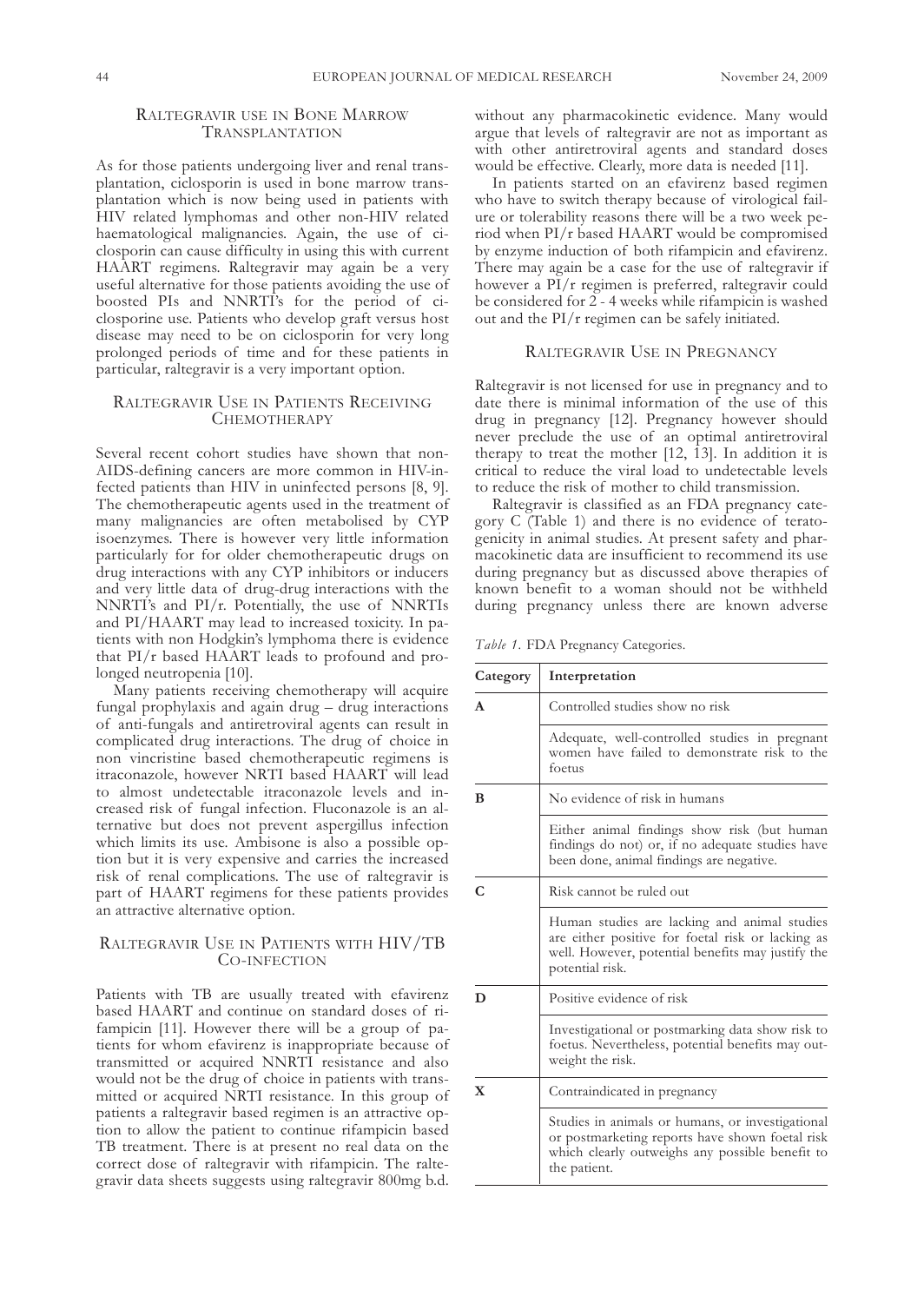effects on the mother, foetus or infant and these adverse effects outweigh the benefit to the woman. Raltegravir with its potent activity against multi-drug resistant HIV should be considered for patients with a drug resistance profile indicating the need for raltegravir as a component of a HAART regimen for the treatment of the womens HIV infection.

There are also women who are unable to tolerate PI/r regimens during pregnancy because of side effects of nausea, vomiting and/or diarrhoea. The use of efavirenz is not advised during pregnancy even in the third trimester. Many women are not suitable for treatment with nevirapine because of liver impairment and/or low CD4 counts. In this situation raltegravir again could be considered as a possible agent in an antiretroviral regimen.

There are a small group of patients who present very late in pregnancy with high viral loads and raltegravir could be an important agent in the management of these patients because of its rapid virological suppression when compared to other antiretroviral agents. It is important for clinicians to ensure that they report all patients with pre-natal exposure to raltegravir to the antiretroviral pregnancy registry at www.APRregistry.com so that safety data is collected.

# RALTEGRAVIR THERAPY USE IN PATIENTS WITH METABOLIC COMPLICATIONS OF HIV **INFECTION**

With patients living longer with HIV infection and taking antiretroviral therapy in the long-term , we are seeing an increased risk of metabolic complications with an increase of coronary events, dyslipidemia, insulin resistance, diabetes and hepatic steatosis [14]. Although the mechanisms are not fully understood, they are clearly multifactorial in origin and may include uncontrolled HIV infection, intermittent HAART therapy, antiretroviral therapy, hepatitis C co-infection, and lifestyle issues. All of these factors appear important and contribute to increased cardiovascular risk in patients [15-17].

Lipid disorders are common in HIV patients even prior to starting antiretroviral therapy and when patients start therapy, the problem may exacerbate particularly in patients receiving PI/r. Hypertriglyceridemia is common in patients receiving kaletra and there are lipid alterations with low dose Ritonavir when used in combination with all the protease inhibitors with this being demonstrated both in HIV positive patients and HIV negative individuals. Atazanavir, darunavir and fosamprenavir can be administered with a lower dose of Ritonavir, 100mg a day and this results in fewer lipid effects than kaletra but abnormal lipids remain problematic in some patients.

NNRTI use in particular with the use of efavirenz is also not infrequently associated with an increase in total cholesterol and LDL cholesterol levels when compared with lipid profiles of treatment naïve individuals. This increase is counterbalanced by an increase in HDL cholesterol for patients on nevirapine regimens.

Dyslipidemia also occurs with the use of NRTIs particularly zidovudine, DDI, stavudine and recent data from the DAD cohort and SMART trials showed an increased relative risk of myocardial infarction for patients receiving abacavir and didanosine. The risk for abacavir has not yet been fully substantiated or explained.

Raltegravir in both its phase 2 and phase 3 clinical trials in treatment naïve patients has been shown to have no effect on lipids [1-4] and thus may be a very good choice for patients at high cardiovascular risk using established multivariate risk models such as the Framingham equation. All patients starting and changing HAART regimens should undergo a cardiovascular risk assessment before and those patients at increased cardiovascular risk, raltegravir should be considered as a possible option.

For existing patients on antiretroviral regimens with abnormal lipid profiles, switching the efavirenz or PI/r to raltegravir has been proposed as a potential strategy. In the SWITCHMARK studies [18], two multi-centre double blind randomised studies were performed in patients with undetectable viral loads on combination antiretroviral therapy containing kaletra to evaluate the effect of switching from kaletra to raltegravir versus continuing on the same regimen. The primary endpoint included the mean percentage change in lipids at 12 weeks and the demonstration of non-inferiority with respect of viral efficacy. Preliminary results from the study demonstrated that changing to raltegravir was associated with improved lipid profiles, however the pre-defined margin for non-inferiority was not reached. Patients entering the study could have previously had virological failure and therefore may have nucleoside and non-nucleoside resistance and account for the lack of viral efficacy. Viral suppression of course must always be the priority but many clinicians would consider that as long as a patient had no baseline resistance when starting antiretroviral therapy, had had an undetectable viral load (<50 copies/ml) on their current antiretroviral regimen, and had never failed a previous HAART regimen then switching an NNRTI or PI/r to raltegravir to manage dyslipidemia would be a reasonable strategy.

### RALTEGRAVIR USE WITH RENAL DISEASE

Patients with renal disease often present to clinicians with challenges in selecting an appropriate regimen. Tenofovir which is now used in most first line treatment regimens cannot be used safely in some patients with renal disease even with reduced doses, alternative agents should be considered whenever possible. Abacavir/lamivudine is a possibility for those who are at low risk for cardiovascular disease and those who have a pre-treatment HIV RNA of <100,000 copies. However most patients with renal disease these also have high cardiovascular risk and the consideration of an NRTI sparing regimen to include raltegravir maybe considered although data on such regimens are as yet limited.

# RALTEGRAVIR USE IN PATIENTS WITH TOLERABILITY ISSUES ON NNRTI AND PI **REGIMENS**

Raltegravir has to date been shown to have an excellent side effect profile and maybe a very useful option